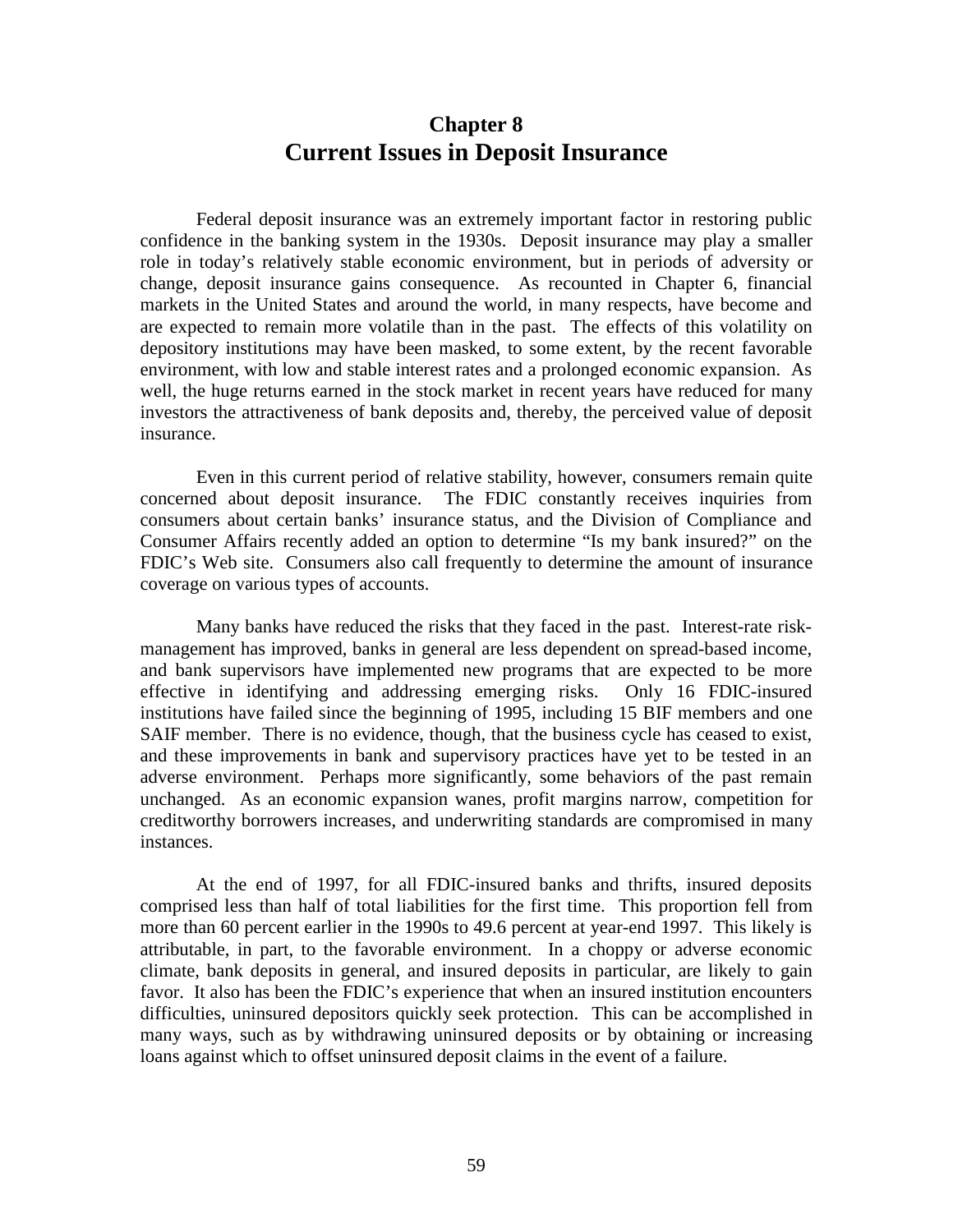Overall, the federal deposit insurance program has served the nation well. However, a number of deposit insurance issues currently face the FDIC, the Congress and the banking industry. The FDIC sponsored a symposium on deposit insurance on January 29, 1998, in order to facilitate a discussion of the role and nature of deposit insurance in the current financial services environment. The symposium addressed the issues related to deposit insurance and financial modernization, in light of the recent rapid pace of banking evolution and the prospect of newly permissible activities for banking organizations; the various deposit insurance reform proposals that would curtail the role of the federal government in protecting depositors; and the right balance between the pursuit of safety and soundness and the need to allow banks to compete and evolve. Some current issues are summarized below.

#### **The Year 2000 Date Change**

One of the more immediate deposit insurance issues to be addressed involves the Year 2000 date change. Much needed attention has been focused recently on the potential for computer systems to encounter problems handling the date change into the next century. Many older computer applications stored the year as a two-digit number and, unless corrected, these programs are likely to interpret January 1, 2000, as January 1, 1900. The financial-services industry is viewed as particularly vulnerable to this problem. In addition to making certain their own systems are "Y2K-compliant," bank regulators have incorporated Y2K standards into the bank examination process. Banks not making adequate progress in evaluating, fixing and testing their systems are subject to regulatory sanctions. Vendors providing information processing and services to banks also are subject to these requirements.

The FDIC expects some number of "technological" bank failures to occur shortly before or after the Year 2000 date change. The actual number of Y2K failures is impossible to predict, however. Because of the uncertainties, the FDIC and the other federal banking agencies must be prepared if the problems and failures become widespread. In addition to other Y2K initiatives, the FDIC has established a Failed Financial Institutions Y2K Action Plan, led by Mitchell Glassman, Deputy Director of the Division of Resolutions and Receiverships. According to Glassman, the problem presents some unprecedented challenges:

Banking is much more interconnected than it was the last time we faced a major crisis. This means, more than ever, that regional problems won't be as typical as they were the last time. This time, a failure in North Carolina could impact institutions in Idaho in a way that was unthinkable a decade ago.  $33$ 

As an example of the potential problems identified by the group, the traditional methods used to verify deposit records could be complicated if a failed bank's computer systems are inoperable or unreliable. A critical need in this contingency planning process is to identify all people within the FDIC with experience in handling failed institutions because, with the decline in failures in recent years, many former resolution specialists

 <sup>33 &</sup>quot;Preparing for the Unexpected," *FDIC News*, August 1998, p. 3.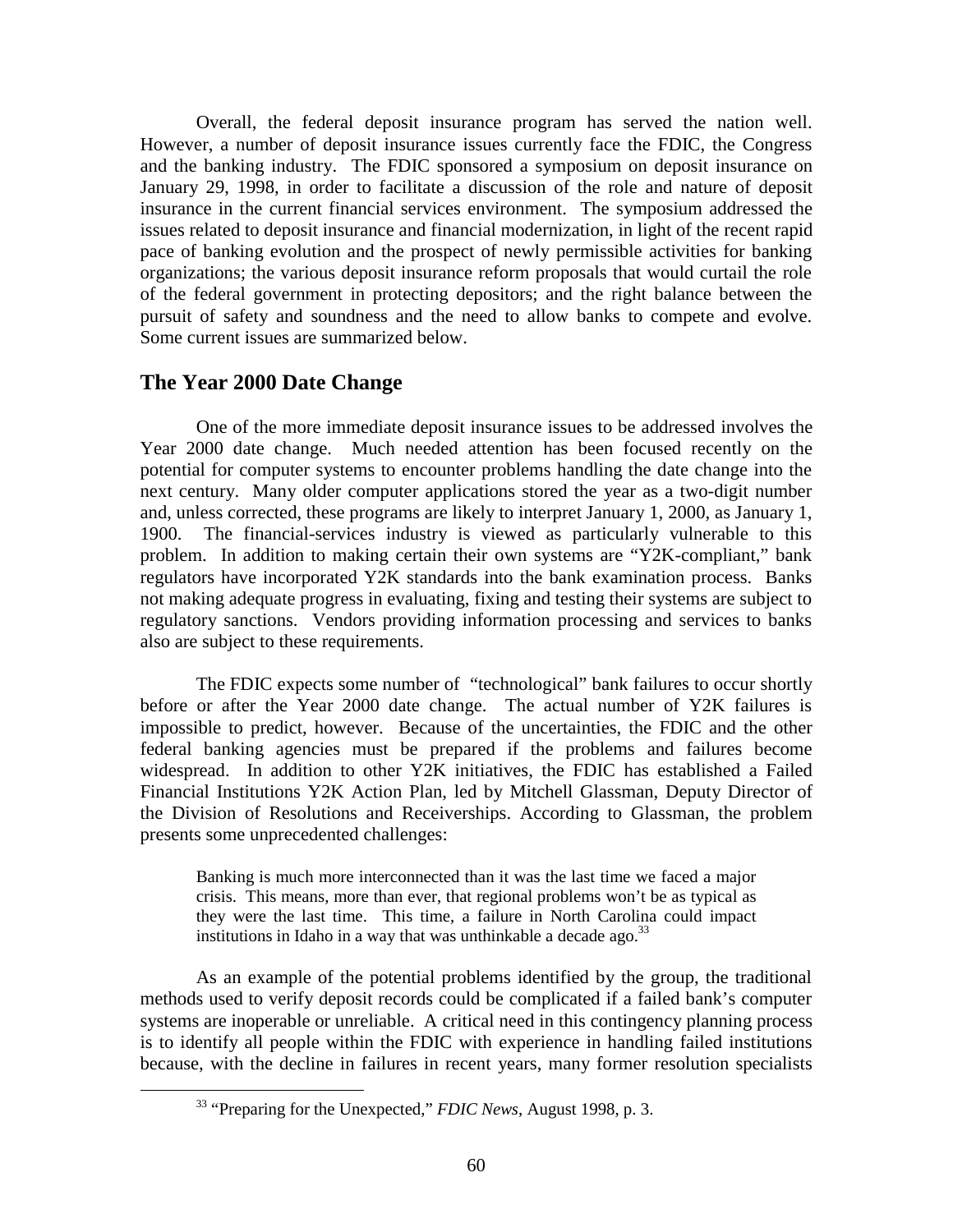have moved to other positions. To be prepared for a worst-case Y2K scenario, the group is identifying other FDIC employees with applicable experience, personnel at the other federal banking agencies and contractors.

#### **Consolidation and Bank Failures**

The five largest banking company mergers in U.S. history all were announced or completed in 1998. The largest of these – Travelers Group and Citicorp – will result in a company with total assets of approximately \$700 billion, more than double the assets of the largest U.S. banking company at the end of 1997. The combination of NationsBank and BankAmerica will result in a company with total assets of approximately \$525 billion. These and other large, complex financial conglomerates present new challenges to the FDIC and other bank regulators.

The consolidation of banks serving different product and geographic markets can diversify risk and decrease earnings volatility, thereby decreasing the likelihood of failure. Regional recessions and sectoral downturns contributed to many of the bank and thrift failures in the late 1980s and early 1990s. Many of the institutions that failed or were troubled tended to have either geographic or product concentrations. Broader diversification of risk through mergers of institutions serving different markets can moderate the effects of economic downturns on these institutions. Consolidation of banking organizations also may be able to reduce duplicative back-office and other administrative costs, although the actual value of these cost savings remains uncertain. The resources and broader array of activities of these banks should enable them to compete more effectively in international markets. However, no banking organization is immune to failure.

Certainly, the deposit insurance funds face larger potential losses from the failure of a single large, consolidated institution. Insurance is based on the concept of diversifying risk. If an institution gets too large relative to the industry as a whole, it becomes increasingly difficult to diversify risk. Larger institutions also are more complex and tend to be involved in more nontraditional activities. Large banks pose more challenges when they fail, and the failure of a very large bank has the potential for creating systemic risk, although measures enacted in FDICIA, though as yet untested, were designed to improve the ability of the government to handle situations involving systemic risk. The unprecedented failures of a number of very large financial institutions simultaneously would be more problematic, but it is questionable whether it would be appropriate to maintain insurance funds that are large enough to address an absolute worst-case scenario.

Effective supervisory oversight remains the regulators' most important tool. The recent implementation of risk-focused examinations by the federal banking agencies and the programs already in place for coordinated oversight of large, complex institutions provide a strong foundation for addressing the challenges of industry consolidation. Regulators ensure that proper controls and practices are in place and assess management's ability to identify, measure, monitor and control risk within an institution.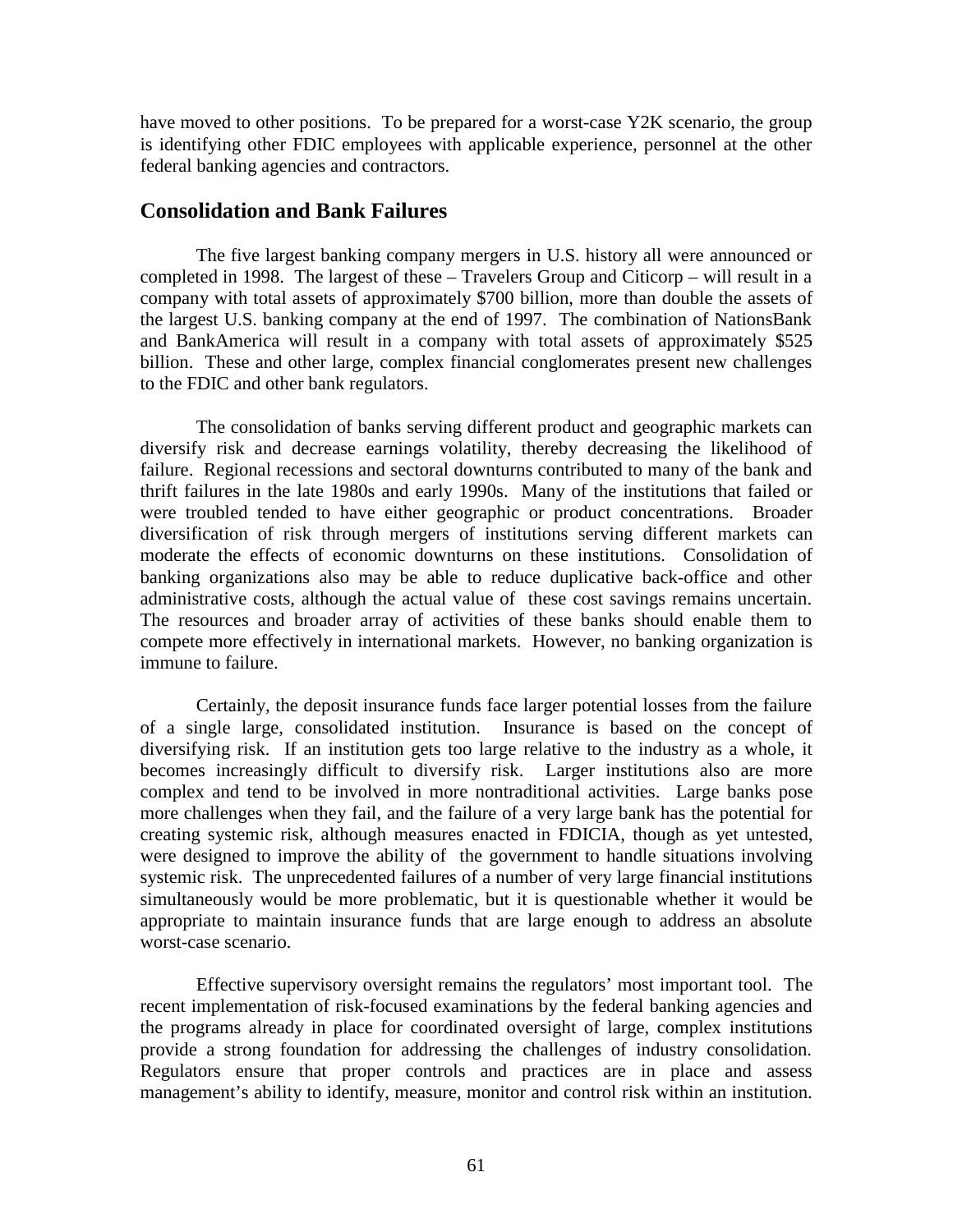Going forward, the agencies will determine whether examiners need additional training to address new activities and whether supervisory programs need to be modified.<sup>34</sup>

#### **Merger of the Insurance Funds**

The Deposit Insurance Funds Act of 1996 contained provisions to merge the BIF and the SAIF, effective January 1, 1999. However, the merger can become effective only if there are no insured savings associations in existence on that date. This condition apparently was included to force consideration of bank and thrift charter issues and the perceived unfair advantages of the thrift charter. Thus, Congress recognized the desirability of merging the two deposit insurance funds, but it tied the merger to largely unrelated issues. Arguments against a merger of the funds emanate primarily from bankers who are opposed to exposing their insurance fund to a repeat of the thrift losses of the 1980s.

The FDIC consistently has supported a merger of the two insurance funds. The FDIC has argued that the SAIF insures far fewer, and more geographically concentrated, institutions than does the BIF and consequently faces greater long-term structural risks. A combined BIF and SAIF would have a larger membership and a broader distribution of geographic and product risks and would be stronger than either fund alone. Currently, both funds are fully capitalized, their members are healthy and profitable, and the BIF and SAIF reserve ratios are very close and are expected to remain so in the near future. This means that a merger of the funds at this time would not result in a material dilution of either.<sup>35</sup>

The FDIC is required to set assessment rates independently for each of the insurance funds. At the present time, the assessment rate schedules for the two funds are identical. However, the funds' memberships have quite different risk profiles, and it is likely that rates will differ at some time in the future. Before the capitalization of the SAIF in 1996, the FDIC had experience with differing rates for BIF- and SAIF-assessable deposits. The result was the shifting of deposits between BIF- and SAIF-insured institutions. Such market distortions have an economic cost as institutions devote resources to countering artificial statutory distinctions. As well, the maintenance of two insurance funds has resulted in additional administrative costs to the FDIC and to the insured institutions that hold both BIF- and SAIF-insured deposits, which must be tracked, reported and assessed separately.

 $34$  Testimony of Andrew C. Hove, Jr., Acting Chairman, Federal Deposit Insurance Corporation, on Mergers in the Financial Services Industry before the Committee on Banking and Financial Services, United States House of Representatives, April 29, 1998.

<sup>&</sup>lt;sup>35</sup> Testimony of Donna Tanoue, Chairman, Federal Deposit Insurance Corporation, on Financial Modernization before the Committee on Banking, Housing and Urban Affairs, United States Senate, June 25, 1998.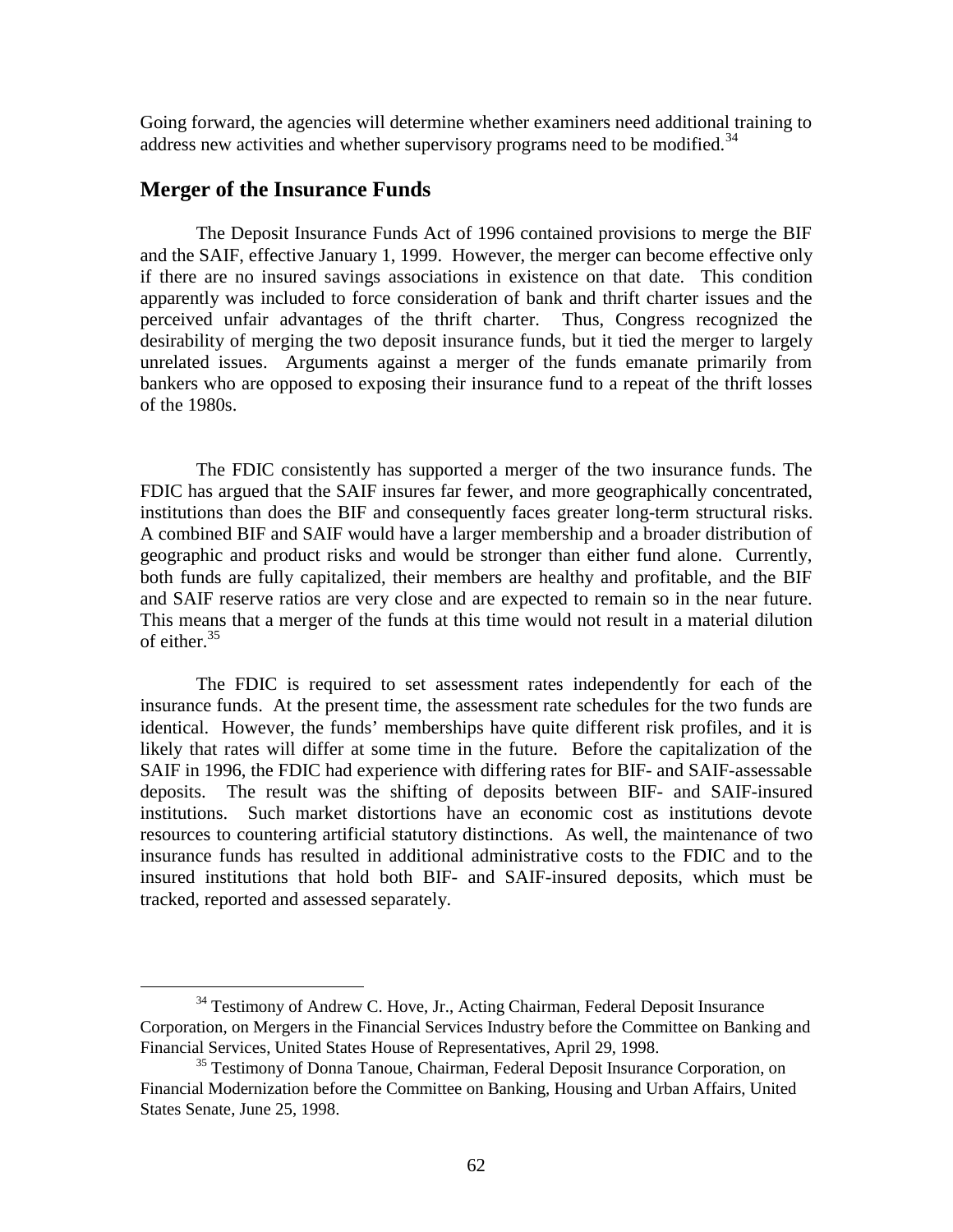#### **Definition of the Assessment Base**

Assessment rates are set semiannually, and institutions pay assessments at the end of each quarter. The deposit base against which assessments are charged can be defined simply as total domestic deposits, less a downward adjustment for "float." Since float is more applicable to transaction accounts than to time and savings accounts, commercial banks typically have a larger float adjustment than do thrifts. The float adjustment, which is performed by the FDIC rather than reported by insured institutions, is quite complex. Also, because the assessment base is derived from total domestic deposits, institutions pay assessments on deposits in accounts that exceed the insurance coverage limit, currently \$100,000.

Assessable deposits are measured at the end of each quarter. The FDIC has expressed concern that this gives institutions and their depositors the opportunity to "sweep" deposits out of their accounts on the last day of the quarter and thereby lower the institution's assessment base. Some insured institutions pass deposit insurance costs directly to business account holders, so the depositors would have incentive to sweep the account each quarter. This practice would be discouraged, or eliminated, if the assessment base were measured using average daily deposits or some similar measure. It also would result in an assessment base measurement more closely correlated with the FDIC's risk exposure. The FDIC is considering a number of alternatives for measuring the assessment base.

#### **Optimal Size of the Insurance Fund**

The Deposit Insurance Funds Act of 1996 set the Designated Reserve Ratio (DRR) for both insurance funds at 1.25 percent. The FDIC Board has the authority to raise either fund's DRR for a calendar year if the Board foresees a significant risk of loss. The Act requires the Board to set assessment rates at a level that maintains the reserve ratio at the DRR. If the ratio falls below the DRR and remains there for more than one year, assessment rates must be set at a minimum of 23 basis points until the fund recovers. If the BIF reserve ratio exceeds the DRR, there are provisions to refund assessments to the best-rated banks. There are no refund provisions for the SAIF. As of March 31, 1998, the balance of the BIF was \$28.6 billion and its reserve ratio stood at 1.37 percent. The amount of the "excess" fund above 1.25 percent was \$2.6 billion. However, assessment refunds currently are not possible because the best-rated banks are not paying assessments.

There are two related concerns. First, should the law be modified to permit refunds of amounts above the DRR regardless of assessments paid? Second, is 1.25 percent the appropriate target for the size of the fund?

*Refunds*. If the refund law were liberalized, the result could be a "pay-as-yougo" insurance system. This would permit rates to fluctuate widely during periods of adversity, and banks would be forced to pay significantly higher rates at times when many could least afford it. FDIC staff determined that assessment rates as high as 62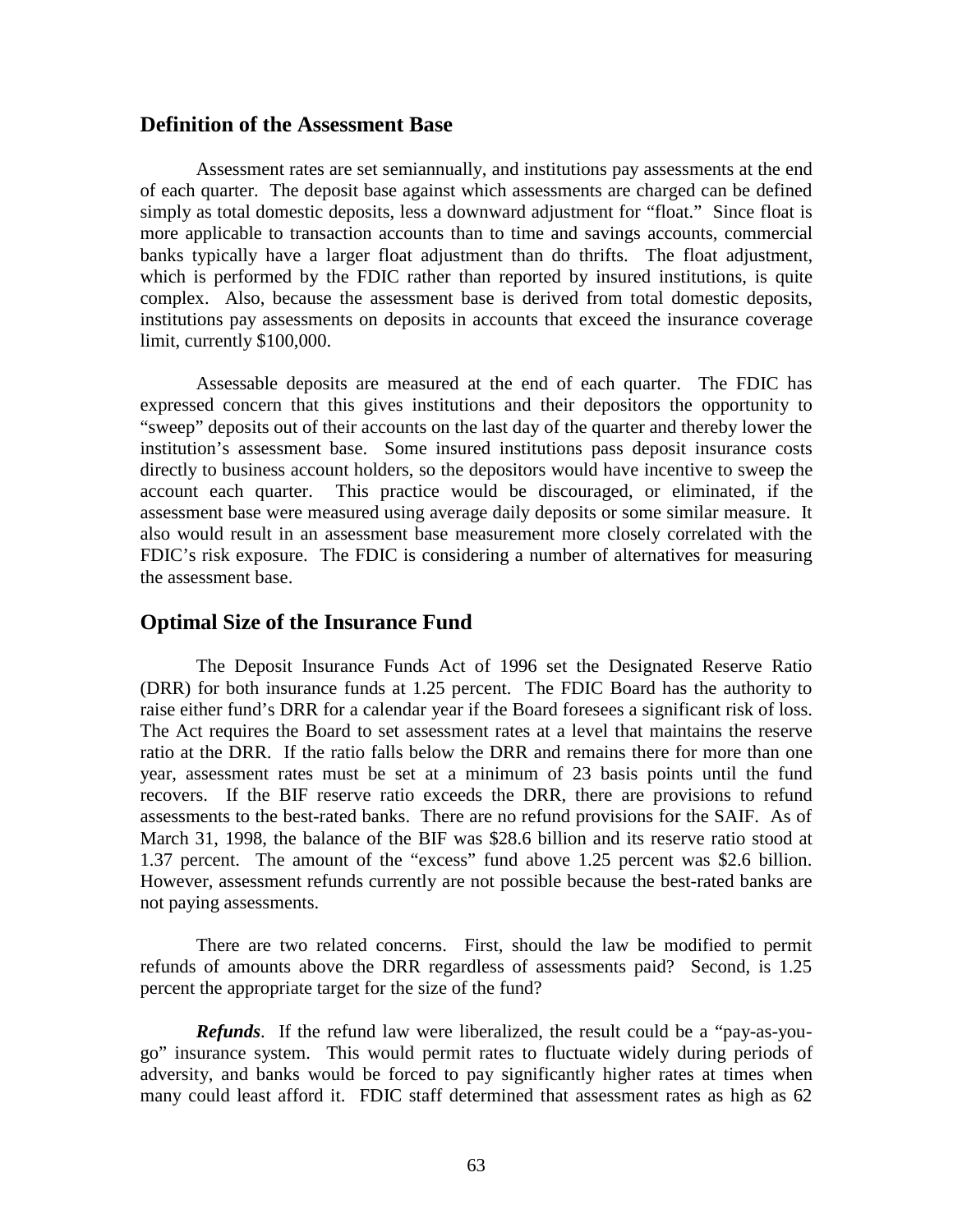basis points would have been required during the 1980s if such a policy had been in effect. If there were some cushion in the fund above the DRR, assessment-rate increases could be forestalled or lessened when a downturn occurs. Rate increases also could be forestalled or lessened if the FDIC had more flexibility in setting rates when the reserve ratio falls below 1.25 percent.

*Reserve ratio*. In 1980, legislation established 1.25 percent as the midpoint of the range in which the reserve ratio was to be maintained. If the ratio surpassed 1.40 percent, refunds were required; and if the ratio fell below 1.10 percent, additional assessments were required. The 1996 Act eliminated the range and set the specific target at 1.25 percent. This topic has engendered much discussion – and disagreement – among regulators, bankers and analysts. The issue is at the heart of proposals to reform deposit insurance, both by those who wish fundamental changes and those who wish more modest improvements.

Recent FDIC research found that in periods of very high losses, with assessment rates at 23 basis points, there is only a small chance of the BIF becoming insolvent. However, the reserve ratio is likely to fall well below the statutory minimum. It also was determined that increasing the minimum reserve ratio (to 1.50 percent, for example) would not permit substantially lower assessment rates in these circumstances.<sup>36</sup> The paper cautions that the research was based on the BIF's historical loss experience and that there is no guaranty that future banking crises will mirror historical events, given recent industry consolidation and other developments. If the industry were to encounter severe problems, it may be preferable to allow a deficient insurance fund to recapitalize more slowly and with lower assessment rates than are possible under current law.

#### **Bank Practices and Supervisory Ratings**

In the discussion of risk-based premiums in Chapter 7, it was stated that institutions are categorized in the rate-cell matrix according to their capital subgroup and their supervisory subgroup. The former is determined semiannually, using the most recent Report of Condition. The latter is determined primarily from an institution's most recent examination rating, although other factors sometimes are considered. As required by law, institutions generally are examined every 12 to 18 months. Those undertaking unacceptable risks, therefore, would not be penalized by the assessment system unless and until the risk-taking resulted in a supervisory rating downgrade.

At this time, the FDIC is concerned about eroding underwriting standards and other such practices that often appear late in a business cycle in an effort to sustain high profits. However, this has not yet been reflected in any appreciable movement of institutions out the best-rated, 1A cell of the assessment rate matrix. This may be due, in part, to the unavoidable lag in the examination process. The FDIC is considering ways to

 <sup>36</sup> Kevin P. Sheehan, "Capitalization of the Bank Insurance Fund," *FDIC Working Paper 98-1*, Federal Deposit Insurance Corporation, Division of Research and Statistics (1998), pp. 29- 31.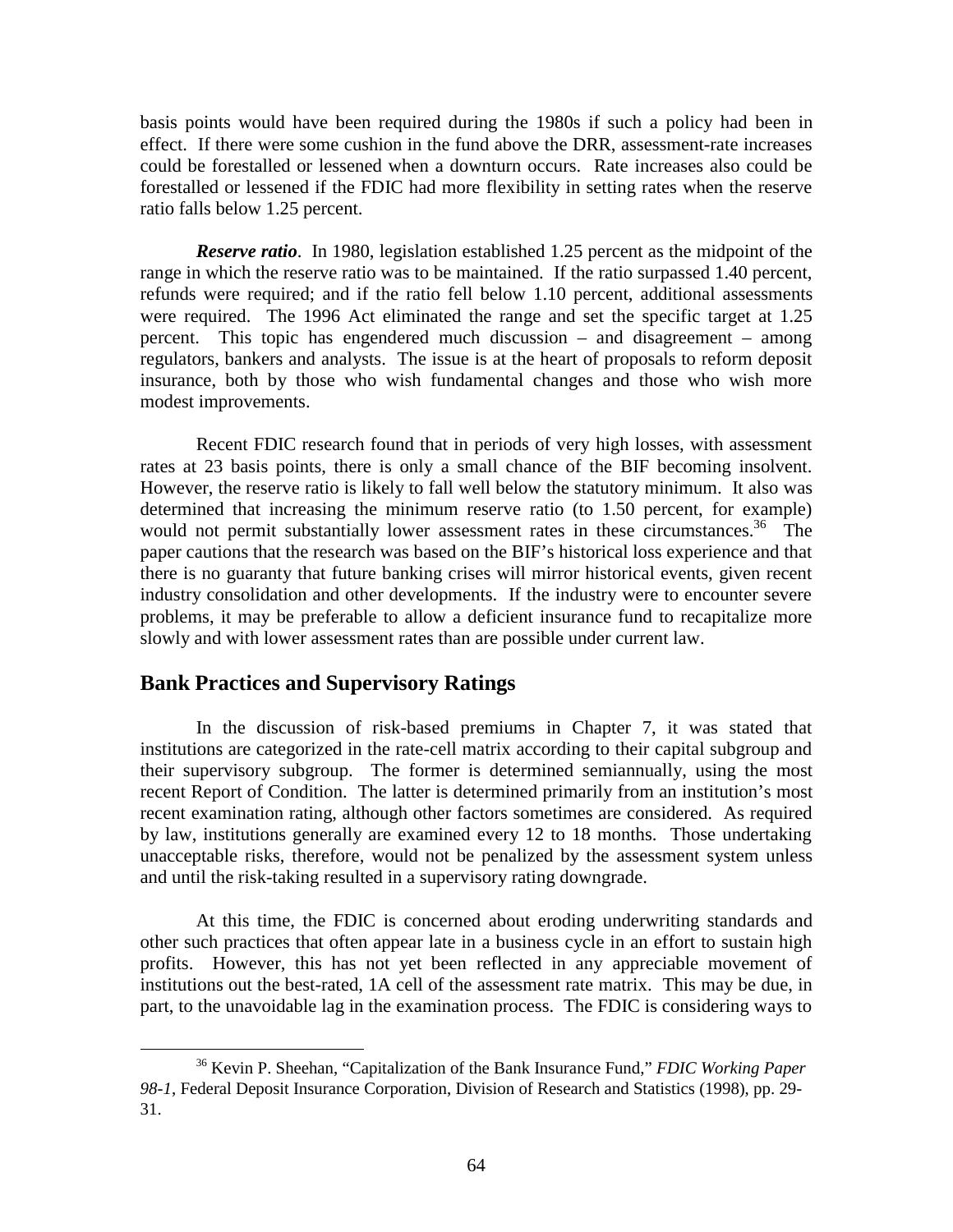identify in a more timely manner changes in bank practices that result in greater risks to the deposit insurance funds.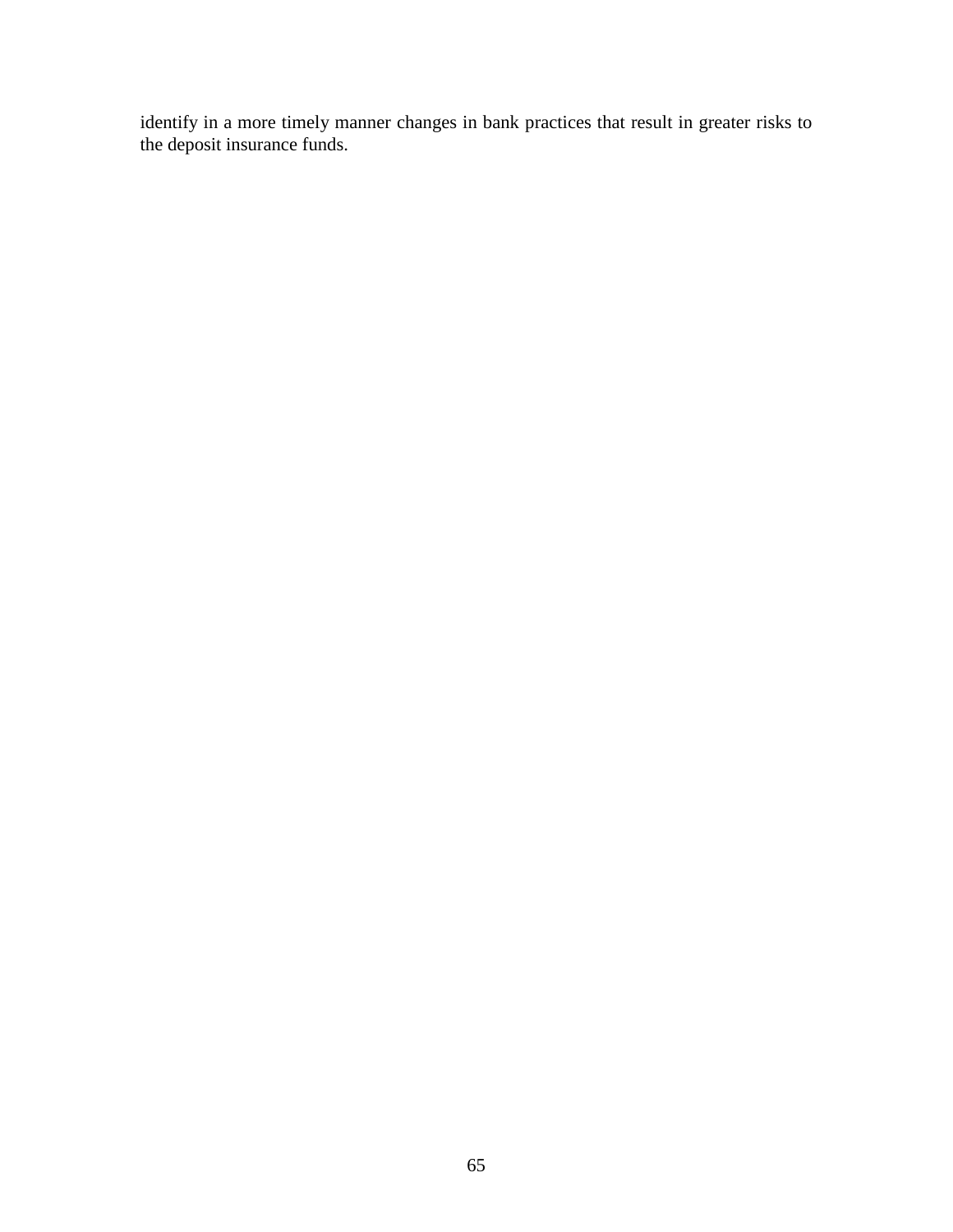# **Appendix**

### **Table A-1 Bank Insurance Fund Failures and Losses, 1934 – 1997 (\$ Thousands)**

|      |                         |                  | <b>Estimated</b>  |                   |                  |
|------|-------------------------|------------------|-------------------|-------------------|------------------|
|      | <b>Failed</b>           | Disburse-        |                   | <b>Additional</b> | <b>Estimated</b> |
| Year | Banks <sup>1</sup>      | ments            | <b>Recoveries</b> | <b>Recoveries</b> | <b>Losses</b>    |
| 1997 | 1                       | \$25,546         | \$0               | \$22,046          | \$3,500          |
| 1996 | 5                       | 169,397          | 112,813           | 12,888            | 43,696           |
| 1995 | 6                       | 717,799          | 599,183           | 25,382            | 93,234           |
| 1994 | 13                      | 1,224,797        | 1,005,791         | 37,389            | 181,617          |
| 1993 | 41                      | 1,797,297        | 1,101,836         | 45,651            | 649,810          |
| 1992 | 122                     | 14,084,663       | 10,024,475        | 303,402           | 3,756,786        |
| 1991 | 127                     | 21,412,647       | 14,439,929        | 723,233           | 6,249,485        |
| 1990 | 169                     | 10,816,602       | 7,946,378         | 83,079            | 2,787,145        |
| 1989 | 207                     | 11,445,829       | 5,193,395         | 42,748            | 6,209,686        |
| 1988 | 280                     | 12,163,006       | 5,211,565         | 2,244             | 6,949,197        |
| 1987 | 203                     | 5,037,871        | 3,012,316         | 2,559             | 2,022,996        |
| 1986 | 145                     | 4,790,969        | 3,008,165         | 1,062             | 1,781,742        |
| 1985 | 120                     | 2,920,687        | 1,913,317         | 218               | 1,007,152        |
| 1984 | 80                      | 7,696,215        | 6,054,326         | 1,734             | 1,640,155        |
| 1983 | 48                      | 3,807,082        | 2,429,941         | 532               | 1,376,609        |
| 1982 | 42                      | 2,275,150        | 1,106,579         | $\boldsymbol{0}$  | 1,168,571        |
| 1981 | 10                      | 888,999          | 107,221           | $\boldsymbol{0}$  | 781,778          |
| 1980 | 11                      | 152,355          | 121,675           | $\boldsymbol{0}$  | 30,680           |
| 1979 | 10                      | 90,351           | 74,246            | $\boldsymbol{0}$  | 10,867           |
| 1978 | 7                       | 548,568          | 510,613           | $\boldsymbol{0}$  | 9,015            |
| 1977 | 6                       | 26,650           | 20,654            | $\boldsymbol{0}$  | 2,093            |
| 1976 | 16                      | 599,397          | 559,430           | $\boldsymbol{0}$  | 247              |
| 1975 | 13                      | 332,046          | 292,431           | $\overline{0}$    | 16,312           |
| 1974 | $\overline{4}$          | 2,403,277        | 2,259,633         | $\boldsymbol{0}$  | 40               |
| 1973 | 6                       | 435,238          | 368,852           | $\boldsymbol{0}$  | 67,487           |
| 1972 | 1                       | 16,189           | 14,501            | $\boldsymbol{0}$  | 1,696            |
| 1971 | 6                       | 171,646          | 171,430           | $\boldsymbol{0}$  | 193              |
| 1970 | $\overline{7}$          | 51,566           | 51,294            | $\boldsymbol{0}$  | 272              |
| 1969 | 9                       | 42,072           | 41,910            | $\boldsymbol{0}$  | 162              |
| 1968 | 3                       | 6,476            | 6,464             | $\boldsymbol{0}$  | 12               |
| 1967 | $\overline{4}$          | 8,097            | 7,087             | $\boldsymbol{0}$  | 1,010            |
| 1966 | $\overline{7}$          | 10,020           | 9,541             | $\boldsymbol{0}$  | 245              |
| 1965 | 5                       | 11,479           | 10,816            | $\boldsymbol{0}$  | 663              |
| 1964 | $\overline{7}$          | 13,712           | 12,171            | $\boldsymbol{0}$  | 1,541            |
| 1963 | $\overline{c}$          | 19,172           | 18,886            | $\boldsymbol{0}$  | 286              |
| 1962 | $\boldsymbol{0}$        | $\boldsymbol{0}$ | $\boldsymbol{0}$  | $\boldsymbol{0}$  | $\boldsymbol{0}$ |
| 1961 | 5                       | 6,201            | 4,699             | $\boldsymbol{0}$  | 1,502            |
| 1960 | 1                       | 4,765            | 4,765             | $\boldsymbol{0}$  | $\boldsymbol{0}$ |
| 1959 | 3                       | 1,835            | 1,738             | $\boldsymbol{0}$  | 97               |
| 1958 | 4                       | 3,051            | 3,023             | $\boldsymbol{0}$  | 28               |
| 1957 | $\mathbf{1}$            | 1,031            | 1,031             | $\boldsymbol{0}$  | $\boldsymbol{0}$ |
| 1956 | $\overline{\mathbf{c}}$ | 3,499            | 3,286             | $\boldsymbol{0}$  | 213              |
| 1955 | $\overline{5}$          | 7,315            | 7,085             | $\boldsymbol{0}$  | 230              |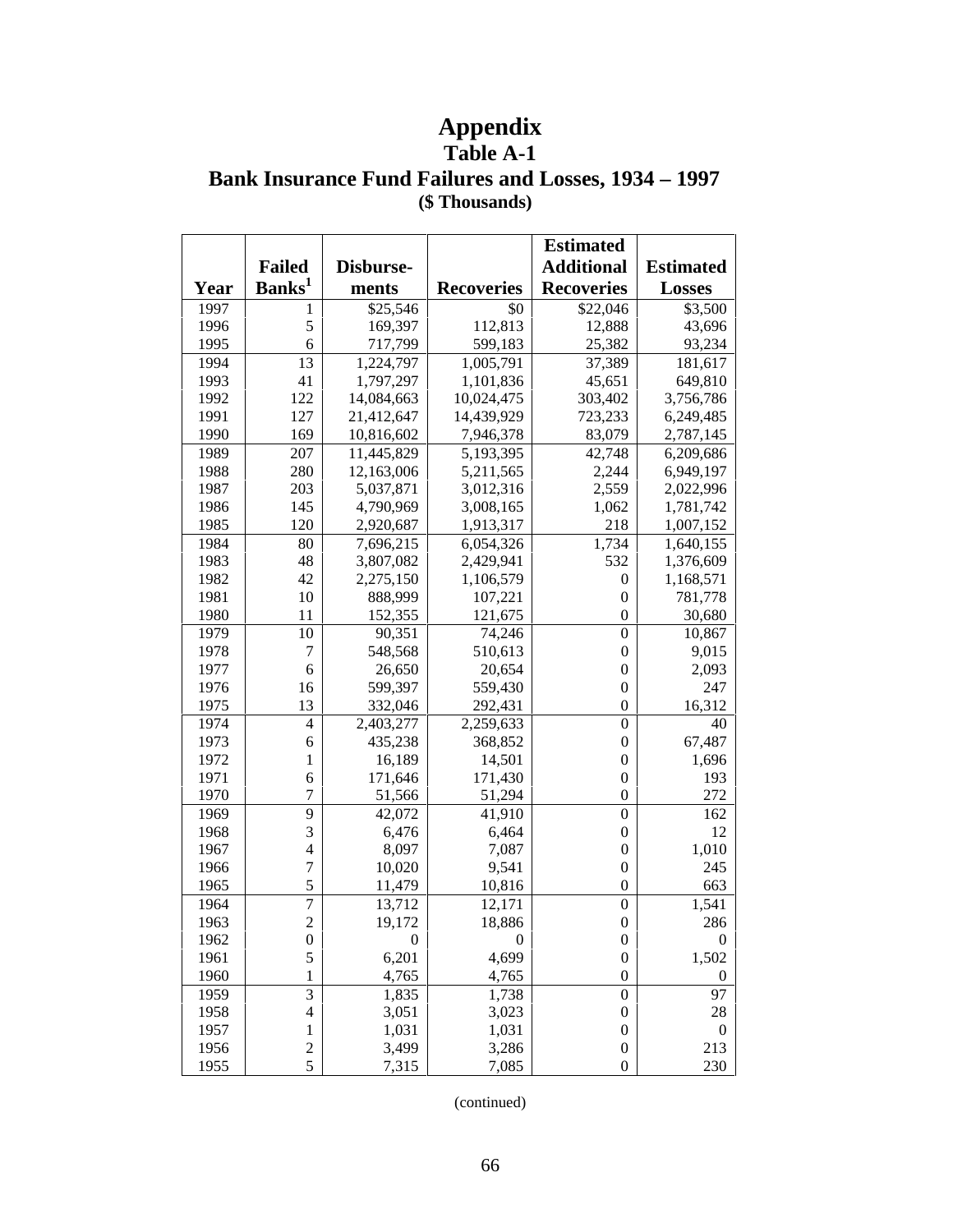|              |                    |               |                   | <b>Estimated</b>  |                  |
|--------------|--------------------|---------------|-------------------|-------------------|------------------|
|              | <b>Failed</b>      | Disburse-     |                   | <b>Additional</b> | <b>Estimated</b> |
| Year         | Banks <sup>1</sup> | ments         | <b>Recoveries</b> | <b>Recoveries</b> | <b>Losses</b>    |
| 1954         | $\overline{2}$     | 1,029         | 771               | 0                 | 258              |
| 1953         | $\overline{2}$     | 5,359         | 5,359             | $\theta$          | $\theta$         |
| 1952         | 3                  | 1,525         | 733               | 0                 | 792              |
| 1951         | $\overline{2}$     | 1,986         | 1,986             | $\overline{0}$    | $\Omega$         |
| 1950         | 4                  | 4,404         | 3,019             | $\overline{0}$    | 1,385            |
| 1949         | 4                  | 2,685         | 2,316             | $\theta$          | 369              |
| 1948         | 3                  | 3,150         | 2,509             | $\overline{0}$    | 641              |
| 1947         | 5                  | 2,038         | 1,979             | $\theta$          | 59               |
| 1946         |                    | 274           | 274               | 0                 | $\Omega$         |
| 1945         |                    | 1,845         | 1,845             | $\overline{0}$    | 0                |
| 1944         | $\overline{2}$     | 1,532         | 1,492             | $\theta$          | 40               |
| 1943         | 5                  | 7,230         | 7,107             | $\overline{0}$    | 123              |
| 1942         | 20                 | 11,684        | 10,996            | $\overline{0}$    | 688              |
| 1941         | 15                 | 25,061        | 24,470            | $\overline{0}$    | 591              |
| 1940         | 43                 | 87,899        | 84,103            | $\overline{0}$    | 3,706            |
| 1939         | 60                 | 81,828        | 74,676            | $\overline{0}$    | 7,152            |
| 1938         | 74                 | 34,394        | 31,969            | $\theta$          | 2,425            |
| 1937         | 75                 | 20,204        | 16,532            | $\overline{0}$    | 3,672            |
| 1936         | 69                 | 15,206        | 12,873            | $\overline{0}$    | 2,333            |
| 1935         | 25                 | 9,108         | 6,423             | $\overline{0}$    | 2,685            |
| 1934         | 9                  | 941           | 734               | $\theta$          | 207              |
| <b>Total</b> | 2,192              | \$106,560,084 | \$68,141,200      | \$1,304,167       | \$37,114,717     |

#### **Table A-1 (continued)**

#### **Notes:**

<sup>1</sup> Totals do not include dollar amounts for five open-bank assistance transactions between 1971 and 1980. Excludes eight transactions prior to 1963 that required no disbursements. Also, disbursements, recoveries and estimated additional recoveries do not include working capital advances to and repayments by receiverships.

*Sources*: 1980–1997, Federal Deposit Insurance Corporation, *Annual Report*, 1997 (1998), p. 104; 1934–1979, Federal Deposit Insurance Corporation, *Annual Report*, 1991 (1992), p. 132.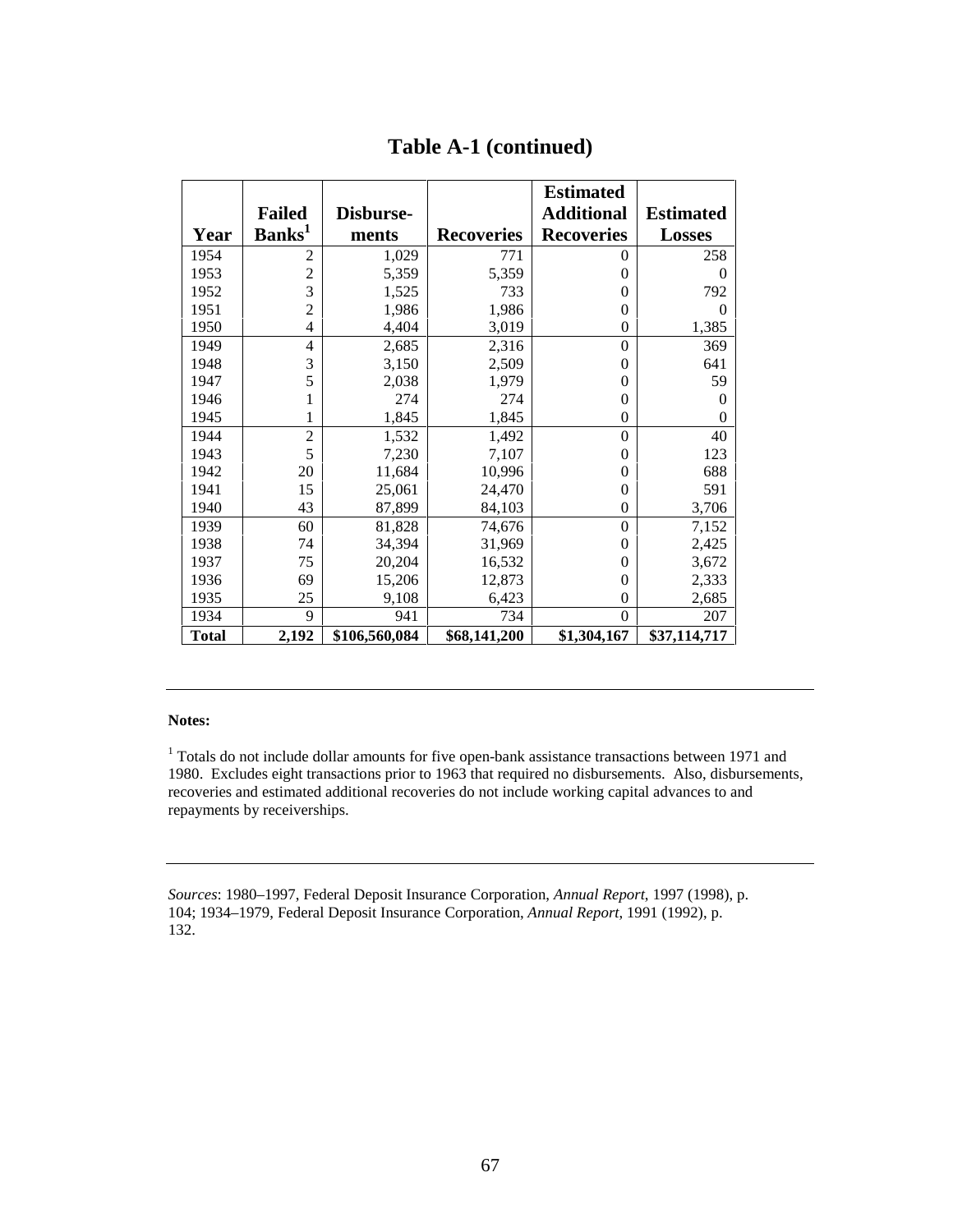**Table A-2 Insured Deposits and the Bank Insurance Fund, 1934 – 1997 (\$ Millions)**

|      | <b>Insurance</b> | <b>Deposits in Insured Banks</b> |                      | <b>Insurance</b> | <b>Reserve</b> |  |
|------|------------------|----------------------------------|----------------------|------------------|----------------|--|
| Year | Coverage         | <b>Total</b>                     | Insured <sup>1</sup> | <b>Fund</b>      | Ratio $(\% )$  |  |
| 1997 | \$100,000        | \$2,785,990                      | \$2,055,874          | \$28,292.5       | 1.38           |  |
| 1996 | 100,000          | 2,641,797                        | 2,007,042            | 26,854.4         | 1.34           |  |
| 1995 | 100,000          | 2,478,888                        | 1,951,963            | 25,453.7         | 1.30           |  |
| 1994 | 100,000          | 2,462,650                        | 1,895,258            | 21,847.8         | 1.15           |  |
| 1993 | 100,000          | 2,490,816                        | 1,905,245            | 13,121.6         | 0.69           |  |
| 1992 | 100,000          | 2,512,278                        | 1,945,550            | (100.6)          | (0.01)         |  |
| 1991 | 100,000          | 2,520,074                        | 1,957,722            | (7,027.9)        | (0.36)         |  |
| 1990 | 100,000          | 2,540,930                        | 1,929,612            | 4,044.5          | 0.21           |  |
| 1989 | 100,000          | 2,465,922                        | 1,873,837            | 13,209.5         | 0.70           |  |
| 1988 | 100,000          | 2,330,768                        | 1,750,259            | 14,061.1         | 0.80           |  |
| 1987 | 100,000          | 2,201,549                        | 1,658,802            | 18,301.8         | 1.10           |  |
| 1986 | 100,000          | 2,167,596                        | 1,634,302            | 18,253.3         | 1.12           |  |
| 1985 | 100,000          | 1,974,512                        | 1,503,393            | 17,956.9         | 1.19           |  |
| 1984 | 100,000          | 1,806,520                        | 1,389,874            | 16,259.4         | 1.19           |  |
| 1983 | 100,000          | 1,690,576                        | 1,268,332            | 15,429.1         | 1.22           |  |
| 1982 | 100,000          | 1,544,697                        | 1,134,221            | 13,770.9         | 1.21           |  |
| 1981 | 100,000          | 1,409,322                        | 988,898              | 12,246.1         | 1.24           |  |
| 1980 | 100,000          | 1,324,463                        | 948,717              | 11,019.5         | 1.16           |  |
| 1979 | 40,000           | 1,226,943                        | 808,555              | 9,792.7          | 1.21           |  |
| 1978 | 40,000           | 1,145,835                        | 760,706              | 8,796.0          | 1.16           |  |
| 1977 | 40,000           | 1,050,435                        | 692,533              | 7,992.8          | 1.15           |  |
| 1976 | 40,000           | 941,923                          | 628,263              | 7,268.8          | 1.16           |  |
| 1975 | 40,000           | 875,985                          | 569,101              | 6,716.0          | 1.18           |  |
| 1974 | 40,000           | 833,277                          | 520,309              | 6,124.2          | 1.18           |  |
| 1973 | 20,000           | 766,509                          | 465,600              | 5,615.3          | 1.21           |  |
| 1972 | 20,000           | 697,480                          | 419,756              | 5,158.7          | 1.23           |  |
| 1971 | 20,000           | 610,685                          | 374,568              | 4,739.9          | 1.27           |  |
| 1970 | 20,000           | 545,198                          | 349,581              | 4,379.6          | 1.25           |  |
| 1969 | 20,000           | 495,858                          | 313,085              | 4,051.1          | 1.29           |  |
| 1968 | 15,000           | 491,513                          | 296,701              | 3,749.2          | 1.26           |  |
| 1967 | 15,000           | 448,709                          | 261,149              | 3,485.5          | 1.33           |  |
| 1966 | 15,000           | 401,096                          | 234,150              | 3,252.0          | 1.39           |  |
| 1965 | 10,000           | 377,400                          | 209,690              | 3,036.3          | 1.45           |  |
| 1964 | 10,000           | 348,981                          | 191,787              | 2,844.7          | 1.48           |  |
| 1963 | 10,000           | 313,304                          | 177,381              | 2,667.9          | 1.50           |  |
| 1962 | 10,000           | 297,548                          | 170,210              | 2,502.0          | 1.47           |  |
| 1961 | 10,000           | 281,304                          | 160,309              | 2,353.8          | 1.47           |  |
| 1960 | 10,000           | 260,495                          | 149,684              | 2,222.2          | 1.48           |  |
| 1959 | 10,000           | 247,589                          | 142,131              | 2,089.8          | 1.47           |  |
| 1958 | 10,000           | 242,445                          | 137,698              | 1,965.4          | 1.43           |  |
| 1957 | 10,000           | 225,507                          | 127,055              | 1,850.5          | 1.46           |  |
| 1956 | 10,000           | 219,393                          | 121,008              | 1,742.1          | 1.44           |  |
| 1955 | 10,000           | 212,226                          | 116,380              | 1,639.6          | 1.41           |  |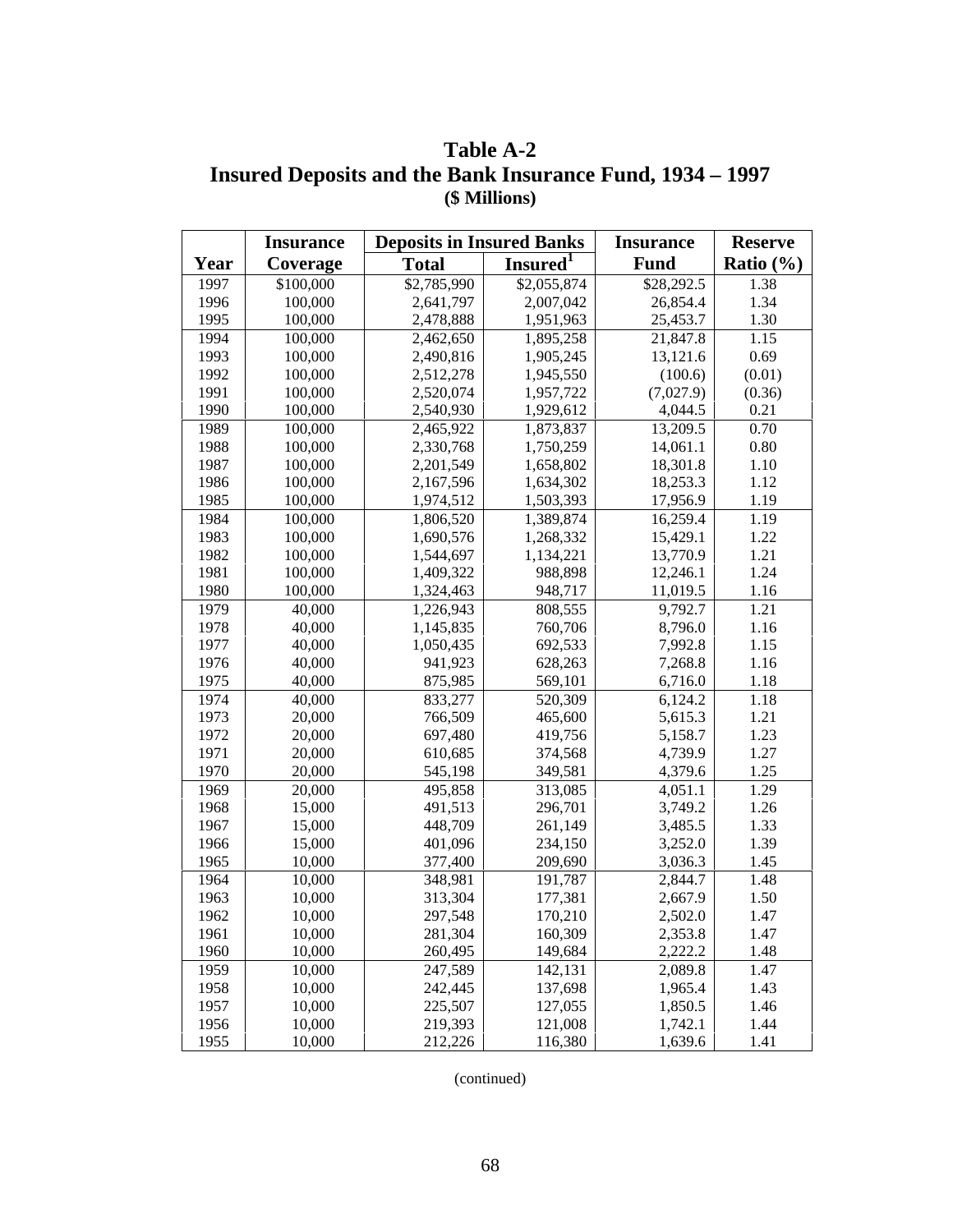|          | <b>Insurance</b> | <b>Deposits in Insured Banks</b> |                | <b>Insurance</b> | <b>Reserve</b> |
|----------|------------------|----------------------------------|----------------|------------------|----------------|
| Year     | Coverage         | <b>Total</b>                     | <b>Insured</b> | <b>Fund</b>      | Ratio $(\% )$  |
| 1954     | 10,000           | 203,195                          | 110,973        | 1,542.7          | 1.39           |
| 1953     | 10,000           | 193,466                          | 105,610        | 1,450.7          | 1.37           |
| 1952     | 10,000           | 188,142                          | 101,841        | 1,363.5          | 1.34           |
| 1951     | 10,000           | 178,540                          | 96,713         | 1,282.2          | 1.33           |
| 1950     | 10,000           | 167,818                          | 91,359         | 1,243.9          | 1.36           |
| 1949     | 5,000            | 156,786                          | 76,589         | 1,203.9          | 1.57           |
| 1948     | 5,000            | 153,454                          | 75,320         | 1,065.9          | 1.42           |
| 1947     | 5,000            | 154,096                          | 76,254         | 1,006.1          | 1.32           |
| 1946     | 5,000            | 148,458                          | 73,759         | 1,058.5          | 1.44           |
| 1945     | 5,000            | 157,174                          | 67,021         | 929.2            | 1.39           |
| 1944     | 5,000            | 134,662                          | 56,398         | 804.3            | 1.43           |
| 1943     | 5,000            | 111,650                          | 48,440         | 703.1            | 1.45           |
| 1942     | 5,000            | 89,869                           | 32,837         | 616.9            | 1.88           |
| 1941     | 5,000            | 71,209                           | 28,249         | 553.5            | 1.96           |
| 1940     | 5,000            | 65,288                           | 26,638         | 496.0            | 1.86           |
| 1939     | 5,000            | 57,485                           | 24,650         | 452.7            | 1.84           |
| 1938     | 5,000            | 50,791                           | 23,121         | 420.5            | 1.82           |
| 1937     | 5,000            | 48,228                           | 22,557         | 383.1            | 1.70           |
| 1936     | 5,000            | 50,281                           | 22,330         | 343.4            | 1.54           |
| 1935     | 5,000            | 45,125                           | 20,158         | 306.0            | 1.52           |
| $1934^2$ | 5,000            | 40,060                           | 18,075         | 291.7            | 1.61           |

### **Table A-2 (continued)**

#### **Notes:**

<sup>1</sup> Includes only deposits insured by the Bank Insurance Fund; excludes deposits insured by the Savings

Association Insurance Fund. 2 Initial coverage was \$2,500, from January 1, 1934 through June 30, 1934.

*Source*: Federal Deposit Insurance Corporation, *Annual Report*, 1997 (1998), p.106.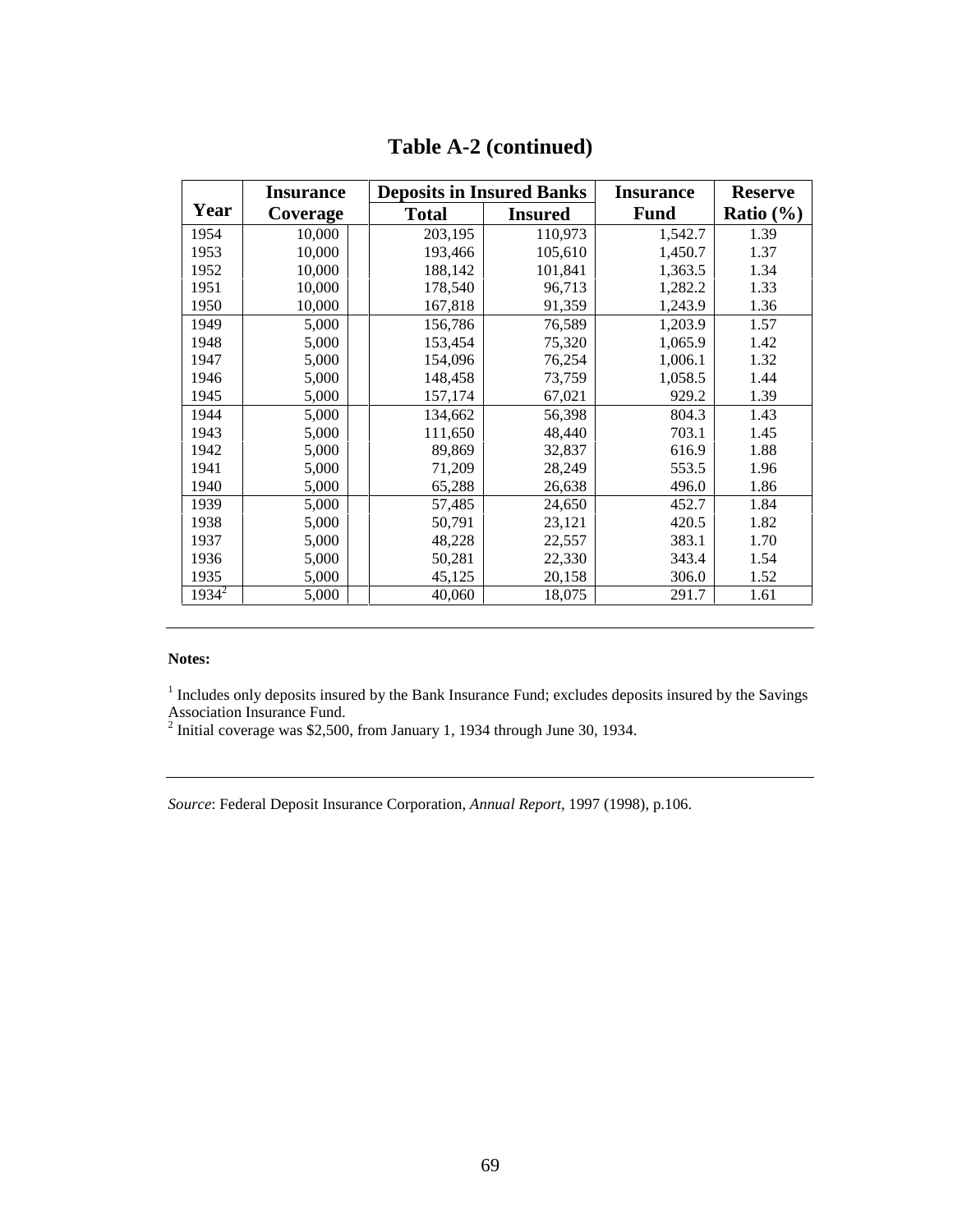### **Table A-3 Income and Expenses of the Bank Insurance Fund, 1933 – 1997 (\$ Millions)**

|      |              |                   | <b>Income</b>     |                   | <b>Assessment Rates</b> |                   |              | <b>Expenses and Losses</b> |                  |            |
|------|--------------|-------------------|-------------------|-------------------|-------------------------|-------------------|--------------|----------------------------|------------------|------------|
|      |              |                   |                   | <b>Investment</b> |                         | <b>Effective</b>  |              | <b>Insurance</b>           | Admin. and       | <b>Net</b> |
|      |              | <b>Assessment</b> | <b>Assessment</b> | and Other         | <b>Assessment</b>       | <b>Assessment</b> |              | <b>Losses and</b>          | <b>Operating</b> | Income /   |
| Year | <b>Total</b> | <b>Income</b>     | <b>Credits</b>    | <b>Income</b>     | Rate (BP)               | Rate (BP)         | <b>Total</b> | <b>Expenses</b>            | <b>Expenses</b>  | (Loss)     |
| 1997 | 1,615.6      | 24.7              | 0.0               | 1,590.9           | 0 to 27                 | 0.08              | 177.3        | (427.9)                    | 605.2            | 1,438.3    |
| 1996 | 1,655.3      | 72.7              | 0.0               | 1,582.6           | 0 to 27                 | 0.24              | 254.6        | (250.7)                    | 505.3            | 1,400.7    |
| 1995 | 4,089.1      | 2,906.9           | 0.0               | 1,182.2           | 4 to $31^2$             | 12.4              | 483.2        | 12.6                       | 470.6            | 3,605.9    |
| 1994 | 6,467.0      | 5,590.6           | 0.0               | 8,76.4            | 23 to 31                | 23.6              | (2,259.1)    | (2,682.3)                  | 423.2            | 8,276.1    |
| 1993 | 6,430.8      | 5,784.3           | 0.0               | 646.5             | 23 to 31                | 24.4              | (6,791.4)    | (7,179.9)                  | 388.5            | 13,222.2   |
| 1992 | 6,301.5      | 5,587.8           | 0.0               | 713.7             | 23                      | 23.0              | (625.8)      | (1,196.6)                  | $570.8^3$        | 6,927.3    |
| 1991 | 5,790.0      | 5,160.5           | 0.0               | 629.5             | 23                      | 21.3              | 16,862.3     | 16,578.2                   | 284.1            | (11,072.3) |
| 1990 | 3,838.3      | 2,855.3           | 0.0               | 983.0             | 12                      | 12.0              | 13,003.3     | 12,783.7                   | 219.6            | (9,165.0)  |
| 1989 | 3,494.6      | 1,885.0           | 0.0               | 1,609.6           | 8.3                     | 8.3               | 4,346.2      | 4,132.3                    | 213.9            | (851.6)    |
| 1988 | 3,347.7      | 1,773.0           | 0.0               | 1,574.7           | 8.3                     | 8.3               | 7,588.4      | 7,364.5                    | 223.9            | (4,240.7)  |
| 1987 | 3,319.4      | 1,696.0           | 0.0               | 1,623.4           | 8.3                     | 8.3               | 3,270.9      | 3,066.0                    | 204.9            | 48.5       |
| 1986 | 3,260.1      | 1,516.9           | 0.0               | 1,743.2           | 8.3                     | 8.3               | 2,963.7      | 2,783.4                    | 180.3            | 296.4      |
| 1985 | 3,385.4      | 1,433.4           | 0.0               | 1,952.0           | 8.3                     | 8.3               | 1,957.9      | 1,778.7                    | 179.2            | 1,427.5    |
| 1984 | 3,099.5      | 1,321.5           | 0.0               | 1,778.0           | 8.3                     | 8.3               | 1,999.2      | 1,878.0                    | 151.2            | 1,100.3    |
| 1983 | 2,628.1      | 1,214.9           | 164.0             | 1,577.2           | 8.3                     | 7.1               | 969.9        | 834.2                      | 135.7            | 1,658.2    |
| 1982 | 2,524.6      | 1,108.9           | 96.2              | 1,511.9           | 8.3                     | 7.7               | 999.8        | 869.9                      | 129.9            | 1,524.8    |
| 1981 | 2,074.7      | 1,039.0           | 117.1             | 1,152.8           | 8.3                     | 7.1               | 848.1        | 720.9                      | 127.2            | 1,226.6    |
| 1980 | 1,310.4      | 951.9             | 521.1             | 879.6             | 8.3                     | 3.7               | 83.6         | (34.6)                     | 118.2            | 1,226.8    |
| 1979 | 1,090.4      | 881.0             | 524.6             | 734.0             | 8.3                     | 3.3               | 93.7         | (13.1)                     | 106.8            | 996.7      |
| 1978 | 952.1        | 810.1             | 443.1             | 585.1             | 8.3                     | 3.9               | 148.9        | 45.6                       | 103.3            | 803.2      |
| 1977 | 837.8        | 731.3             | 411.9             | 518.4             | 8.3                     | 3.7               | 113.6        | 24.3                       | 89.3             | 724.2      |
| 1976 | 764.9        | 676.1             | 379.6             | 468.4             | 8.3                     | 3.7               | 212.3        | 31.9                       | $180.4^{5}$      | 552.6      |
| 1975 | 689.3        | 641.3             | 362.4             | 410.4             | 8.3                     | 3.6               | 97.5         | 29.8                       | 67.7             | 591.8      |
| 1974 | 668.1        | 587.4             | 285.4             | 366.1             | 8.3                     | 4.4               | 159.2        | 100.0                      | 59.2             | 508.9      |
| 1973 | 561.0        | 529.4             | 283.4             | 315.0             | 8.3                     | 3.9               | 108.2        | 53.8                       | 54.4             | 452.8      |
| 1972 | 467.0        | 468.8             | 280.3             | 278.5             | 8.3                     | 3.3               | 59.7         | 10.1                       | 49.6             | 407.3      |
| 1971 | 415.3        | 417.2             | 241.4             | 239.5             | 8.3                     | 3.5               | 60.3         | 13.4                       | 46.9             | 355.0      |
| 1970 | 382.7        | 369.3             | 210.0             | 223.4             | 8.3                     | 3.6               | 46.0         | 3.8                        | 42.2             | 336.7      |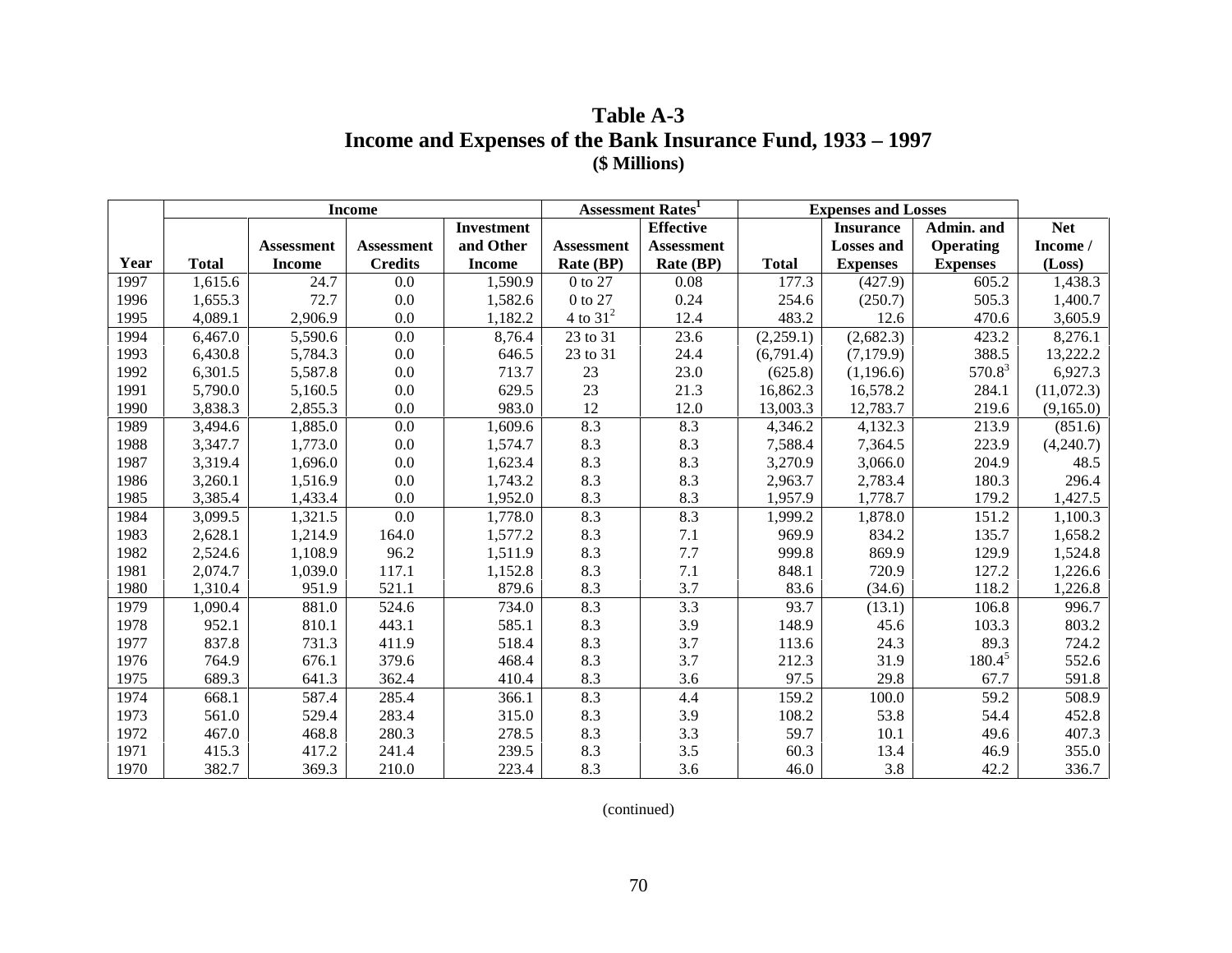|      |              |                   | <b>Income</b>     |                   |                   | Assessment Rates <sup>1</sup> |              | <b>Expenses and Losses</b> |                  |            |
|------|--------------|-------------------|-------------------|-------------------|-------------------|-------------------------------|--------------|----------------------------|------------------|------------|
|      |              |                   |                   | <b>Investment</b> |                   | <b>Effective</b>              |              | <b>Insurance</b>           | Admin. and       | <b>Net</b> |
|      |              | <b>Assessment</b> | <b>Assessment</b> | and Other         | <b>Assessment</b> | <b>Assessment</b>             |              | <b>Losses</b> and          | <b>Operating</b> | Income /   |
| Year | <b>Total</b> | <b>Income</b>     | <b>Credits</b>    | <b>Income</b>     | Rate (BP)         | Rate (BP)                     | <b>Total</b> | <b>Expenses</b>            | <b>Expenses</b>  | (Loss)     |
| 1969 | 335.8        | 364.2             | 220.2             | 191.8             | 8.3               | 3.3                           | 34.5         | 1.0                        | 33.5             | 301.3      |
| 1968 | 295.0        | 334.5             | 202.1             | 162.6             | 8.3               | 3.3                           | 29.1         | 0.1                        | 29.0             | 265.9      |
| 1967 | 263.0        | 303.1             | 182.4             | 142.3             | 8.3               | 3.3                           | 27.3         | 2.9                        | 24.4             | 235.7      |
| 1966 | 241.0        | 284.3             | 172.6             | 129.3             | 8.3               | 3.2                           | 19.9         | 0.1                        | 19.8             | 221.1      |
| 1965 | 214.6        | 260.5             | 158.3             | 112.4             | 8.3               | 3.2                           | 22.9         | 5.2                        | 17.7             | 191.7      |
| 1964 | 197.1        | 238.2             | 145.2             | 104.1             | 8.3               | 3.2                           | 18.4         | 2.9                        | 15.5             | 178.7      |
| 1963 | 181.9        | 220.6             | 136.4             | 97.7              | 8.3               | 3.1                           | 15.1         | 0.7                        | 14.4             | 166.8      |
| 1962 | 161.1        | 203.4             | 126.9             | 84.6              | 8.3               | 3.1                           | 13.8         | 0.1                        | 13.7             | 147.3      |
| 1961 | 147.3        | 188.9             | 115.5             | 73.9              | 8.3               | 3.2                           | 14.8         | 1.6                        | 13.2             | 132.5      |
| 1960 | 144.6        | 180.4             | 100.8             | 65.0              | 8.3               | 3.7                           | 12.5         | 0.1                        | 12.4             | 132.1      |
| 1959 | 136.5        | 178.2             | 99.6              | 57.9              | 8.3               | 3.7                           | 12.1         | 0.2                        | 11.9             | 124.4      |
| 1958 | 126.8        | 166.8             | 93.0              | 53.0              | 8.3               | 3.7                           | 11.6         | 0.0                        | 11.6             | 115.2      |
| 1957 | 117.3        | 159.3             | 90.2              | 48.2              | 8.3               | 3.6                           | 9.7          | 0.1                        | 9.6              | 107.6      |
| 1956 | 111.9        | 155.5             | 78.3              | 43.7              | 8.3               | 3.7                           | 9.4          | 0.3                        | 9.1              | 102.5      |
| 1955 | 105.8        | 151.5             | 85.4              | 39.7              | 8.3               | 3.7                           | 9.0          | 0.3                        | 8.7              | 96.8       |
| 1954 | 99.7         | 144.2             | 81.8              | 37.3              | 8.3               | 3.6                           | 7.8          | 0.1                        | 7.7              | 91.9       |
| 1953 | 94.2         | 138.7             | 78.5              | 34.0              | 8.3               | 3.6                           | 7.3          | 0.1                        | 7.2              | 86.9       |
| 1952 | 88.6         | 131.0             | 73.7              | 31.3              | 8.3               | 3.7                           | 7.8          | 0.8                        | 7.0              | 80.8       |
| 1951 | 83.5         | 124.3             | 70.0              | 29.2              | 8.3               | 3.7                           | 6.6          | 0.0                        | 6.6              | 76.9       |
| 1950 | 84.8         | 122.9             | 68.7              | 30.6              | 8.3               | 3.7                           | 7.8          | 1.4                        | 6.4              | 77.0       |
| 1949 | 151.1        | 122.7             | 0.0               | 28.4              | 8.3               | 8.3                           | 6.4          | 0.3                        | 6.1              | 144.7      |
| 1948 | 145.6        | 119.3             | 0.0               | 26.3              | 8.3               | 8.3                           | 7.0          | 0.7                        | 6.3              | 138.6      |
| 1947 | 157.5        | 114.4             | 0.0               | 43.1              | 8.3               | 8.3                           | 9.9          | 0.1                        | 9.8              | 147.6      |
| 1946 | 130.7        | 107.0             | $0.0\,$           | 23.7              | 8.3               | 8.3                           | 10.0         | 0.1                        | 9.9              | 120.7      |
| 1945 | 121.0        | 93.7              | 0.0               | 27.3              | 8.3               | 8.3                           | 9.4          | 0.1                        | 9.3              | 111.6      |
| 1944 | 99.3         | 80.9              | 0.0               | 18.4              | 8.3               | 8.3                           | 9.3          | 0.1                        | 9.2              | 90.0       |
| 1943 | 86.6         | 70.0              | 0.0               | 16.6              | 8.3               | 8.3                           | 9.8          | 0.2                        | 9.6              | 76.8       |
| 1942 | 69.1         | 56.5              | 0.0               | 12.6              | 8.3               | 8.3                           | 10.1         | 0.5                        | 9.6              | 59.0       |
| 1941 | 62.0         | 51.4              | 0.0               | 10.6              | 8.3               | 8.3                           | 10.1         | 0.6                        | 9.5              | 51.9       |
| 1940 | 55.9         | 46.2              | 0.0               | 9.7               | 8.3               | 8.3                           | 12.9         | 3.5                        | 9.4              | 43.0       |

## **Table A-3 (continued)**